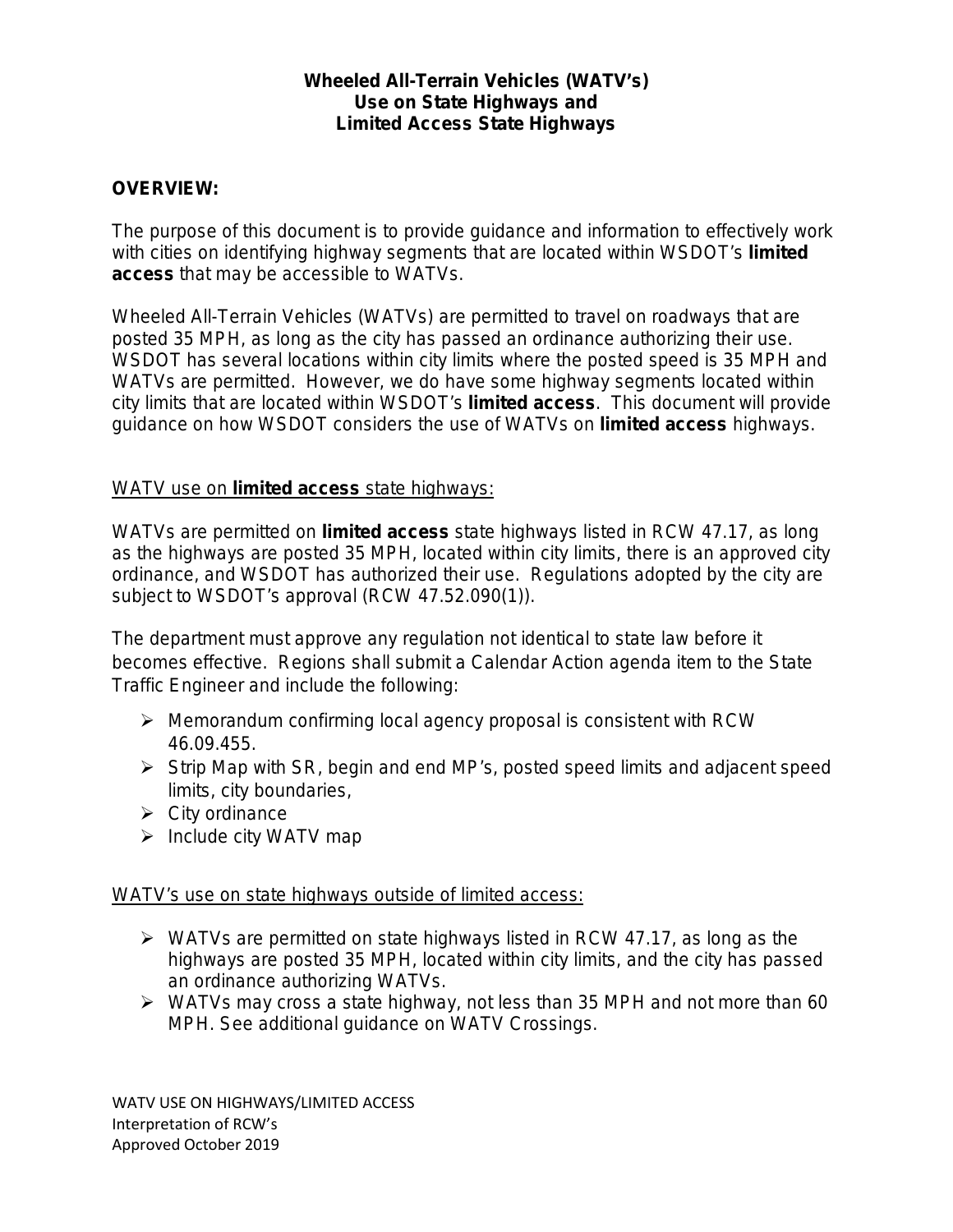#### **Wheeled All-Terrain Vehicles (WATV) Advance Signing Guidance** (October 2019)

### **OVERVIEW:**

The purpose of this document to provide guidance and information to effectively work with counties on identifying intersections that may benefit from WATV signing. In general, WSDOT uses several different warning signs based on roadway conditions. They call to attention an unexpected condition that may not be readily apparent to road users such as; signal ahead, stop ahead, left turns, intersection warning, pedestrian, bicycle, curve warning, and congestion ahead, etc.. These signs can be used in advance of intersections where the focus is to bring attention to the motorist. WATV signing is another sign to be considered.

Recent legislation established a Multi-Use Roadway Safety Account (RCW 46.09.540) within the motor vehicle fund. A portion of these funds are used for WSDOT to administer grants to counties and local governments to perform safety engineering analysis of mixed use vehicles on roads within counties, determine WATV signing needs to alert motorists of WATV presence, and defray law enforcement costs associated with WATV enforcement and crash investigations.

Headquarters Local Programs office administers the grant program, where two categories of signage are eligible for funding under the Multi-Use Safety Account grants program – warning signs and route markers. [https://www.wsdot.wa.gov/LocalPrograms/Environment/CallForProjects.htm.](https://www.wsdot.wa.gov/LocalPrograms/Environment/CallForProjects.htm) For the purpose of this guidance, we are referring to warning signs.

Counties will make application with Local Programs requesting WATV crossing warning signs on WSDOT right of way. Local Programs will forwarded the applications to region Traffic for review and consideration.

In an effort to maintain statewide consistency, below is guidance on the application and installation of advance Wheeled All-Terrain Vehicles (WATV) signing at authorized crossings:

#### **INSTALLATION OF WATV SIGNS:**

When counties and towns are considering WATV routes that cross state highways, it is their responsibility to ensure the proposed WATV crossing meets the requirements set forth in RCW 46.09.455. (We are working with Local Programs to have language included in the application to ensure compliance.)

If the WATV crossing criteria is applicable, regions should consider WATV signing, upon request, based on engineering judgment, sign spacing and the MUTCD guidelines.

WATV USE ON HIGHWAYS/LIMITED ACCESS Interpretation of RCW's Approved October 2019